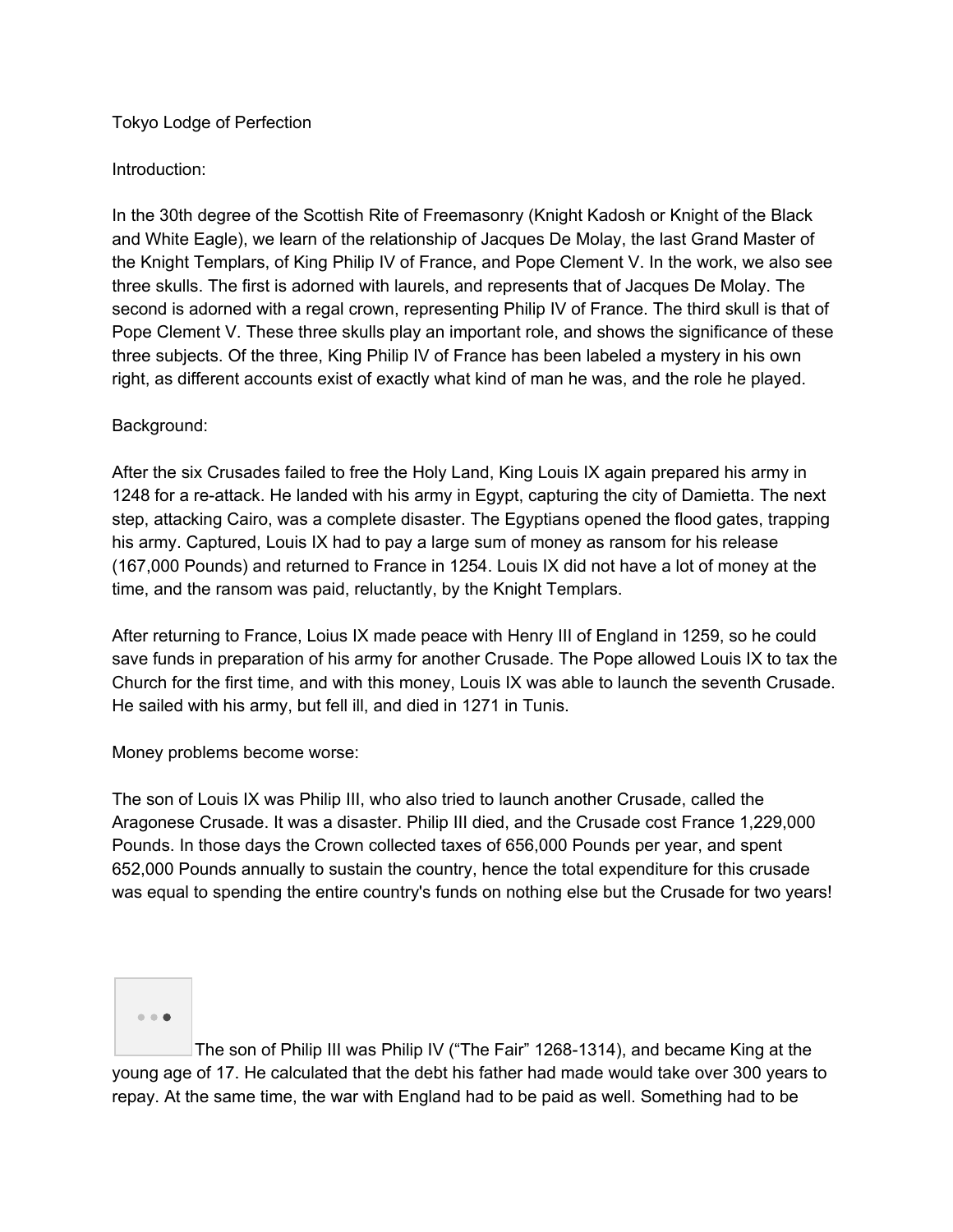done, and he ordered Jews to be specially taxed between 1292-1303. In 1306 he ordered the seizure of all Jewish properties. He was also the first to implement a devaluation of the currency, by recalling all coins, melting them down, and re-issuing them with less precious metal content in them.

He also taxed the Church again in 1296, but Pope Boniface VIII issued a Bull in 1302 forbidding the clergy to pay. In retaliation, Philip IV ordered that no more gold be exported, causing the Vatican to lose all income from France. Pope Boniface VIII issued another Bull, known as the "Unam Sanctam" ascertaining the superiority of the papacy over all secular rulers. When Philip IV received the decree, he burned it in front of all assembled.

In retaliation to the papal Bull, Philip IV tries Pope Boniface VIII in abstention on a variety of charges, saying that Boniface VIII was "unfit to sit on the throne of Peter". Pope Boniface VIII ex-communicates Philip IV as a result. Pope Bonafice VIII dies a few weeks later, under mysterious circumstances, after being kidnapped by men that Philip IV had arranged for. Pope Bonafice VIII was succeeded by Pope Benedict XI. It is said that Philip IV, feeling that this new Pope was not going to be any friendlier to France, arranged for Pope Benedict XI to be poisoned. Meanwhile, Philip IV arranges for his own candidate, Bernard de Goth (1264-1314), Archbishop of Bordeaux to be named Pope Clement V, but orders him to stay in France (in Avignon). This period is known as the



*"Babylonian captivity of the papacy". History shows that Bernard de Goth (Pope Clement V) and Philip IV actually did not get along with each other. In fact, Bernard de Goth sided many times with the then reigning Pope against Philip IV before he was made Pope himself. However, being offered the papacy was what he wanted more than anything else ? and* simply made a deal. With this new ally in the papacy, Philip IV was able to levy the tax on the *Church once again. To consolidate his own new power, Pope Clement V appointed 24 new cardinals, 23 of them being French.*

The stage is now set:

 $-0.0$ 

With the mounting debt, Philip IV was getting in deep trouble. Riots were breaking out, and the monarchy was in trouble. Two main riot leaders, Noffo Dei and Squin Flexian are caught, and claim that they are ex-Knight Templars, probably thinking that by claiming such a connection, the authorities would not put them on trial. They are brought before Philip IV, and confess that the Knight Templars are heretic, unlawful, and unfaithful to the Pope amongst other charges. Armed with this excuse, and with his "own" Pope on the Throne of Peter, Philip IV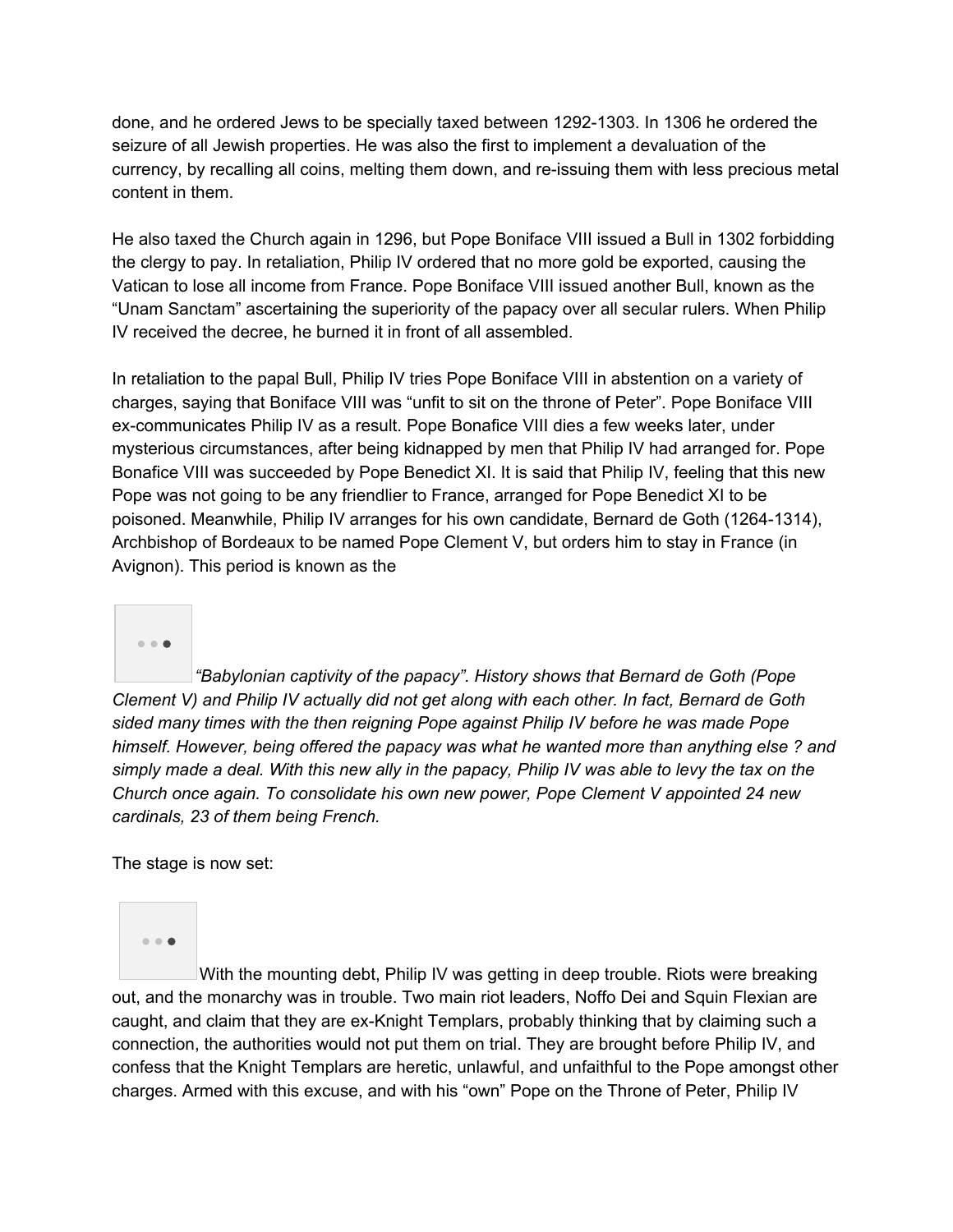decides to attack the 15,000 Knight Templars in France on Friday October 13, 1307. (It is said that the Western notion that Friday the 13th is unlucky, comes from the events of this day) Many Knight Templars were arrested, and horribly tortured. The Knight Templar's Grand Master, Jacques De Molay confesses, after lengthy torturing, that the Order does not see Jesus as a god, but denies any other wrong-doing. Pope Clement V asks his Bishops to confirm the Order's guilt, but the Bishops refuse, citing long and distinguished service to the Church by the Knight Templars over the many years. So, on April 3, 1312 Clement V takes the matter in his own hands, and abolishes the Order with a Bull, called "Vox in Excelso" on March 22, 1312. He further issues another Bull, called "Ad Providum" on May 2, 1312 ordering all Knight Templar possessions to be given to the Knight Hospitallers (later known as The Knights of Malta). Jacques De Molay amongst others were burned at the stake on March 18, 1314, but before dying, Jacques De Molay curses both Philip IV and Clement V to die within one year. Both died 3 months later. Pope Clement V dies in April 1314, and King Philip IV dies in a hunting accident on November 29, 1314. All three of Philip's sons, become king in their own time (Louis X, Philip V, Charles IV) and his daughter, Isabella, becomes Queen consort to Edward II of England.

### Conclusion:

It is the abuse of power, the despotism shown by Philip IV and Clement V that they play such a central role in the 30th degree ? in which Philip IV symbolizes tyrannical Kings, and Pope Clement V symbolizes ambitious religious leaders. With this, the candidate is ultimately taught the most important lesson ? "Man is supreme over institutions".

References:

The Second Messiah by Christopher Knight and Robert Lomas

A Bridge to Light by Rex Hutchens

The Hiram Key by Christopher Knight and Robert Lomas

Born in Blood by John Robinson

The Colombia Encyclopedia by the Colombia University Press